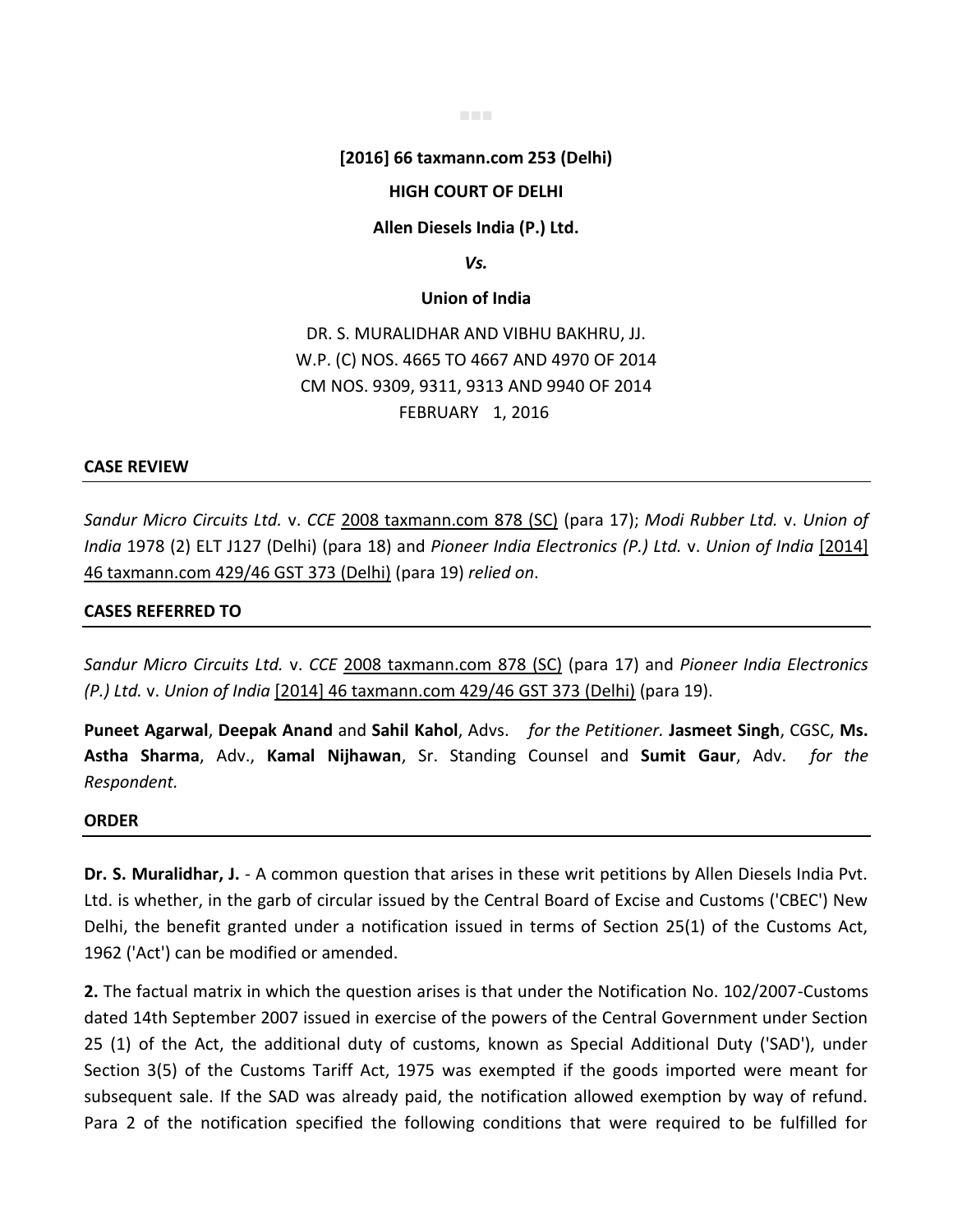availing the exemption:—

- $\sigma$  the importer of the said goods shall pay all duties, including the said additional duty of customs leviable thereon, as applicable, at the time of importation of the goods;
- (*b*) the importer, while issuing the invoice for sale of the said goods, shall specifically indicate in the invoice that in respect of the goods covered therein, no credit of the additional duty of customs levied under sub-section (5) of section 3 of the Customs Tariff Act, 1975 shall be admissible;
- (*c*) the importer shall file a claim for refund of the said additional duty of customs paid on the imported goods with the jurisdictional customs officer before the expiry of one year from the date of payment of the said additional duty of customs.
- (*d*) the importer shall pay on sale of the said goods, appropriate sales tax or value added tax, as the case may be;
- (*e*) the importer shall, inter alia, provide copies of the following documents along with the refund claim;
- (*i*) document evidencing payment of the said additional duty;
- (*ii*) invoices of sale of the imported goods in respect of which refund of the said additional duty is claimed;
- (*iii*) documents evidencing payment of appropriate sales tax or value added tax, as the case may be, by the importer, on sale of such imported goods."

**3.** The notification stated that the jurisdictional customs officer shall sanction the refund on satisfying himself that the conditions referred to in para 2 above are fulfilled.

**4.** The importers were paying duties of customs including the SAD by using the duty entitlement pass book ('DEPB') scrip. However, it appears that the Department was not processing the said applications for refund of SAD in terms of the above Notification No. 102/2007-Customs on the ground that the SAD had been paid, not in cash, but by utilising the DEPB scrip. The importers then made various representations. The Customs officials also sought clarification from CBEC on whether the refund could be granted where the initial payment of SAD had been made by utilising the DEPB scrips. As a result the CBEC issued Circular No. 6/2008-Customs on 28th April 2008, clarifying in paras 3 and 7.2 as under:

"3. Manner of refund and its receipt:

Your attention is invited to the instructions communicated vide F.No. 354/129/2007-TRU, dated 14-9-2007 at the time of issue of the Notification No. 102/2007-Customs, dated 14-9-2007. It is reiterated that the scheme of refund of 4% Additional Duty of Customs has been notified through an exemption notification, and hence, the conditions as prescribed only in the said notification will apply. All refund applications under the aforesaid notification shall be received by the concerned field formations in their Centralized Refund Section, and the applicants would be given proper acknowledgement. The status of these refund claims shall also be displayed in the online database of customs duty refunds maintained by the respective Commissionerates.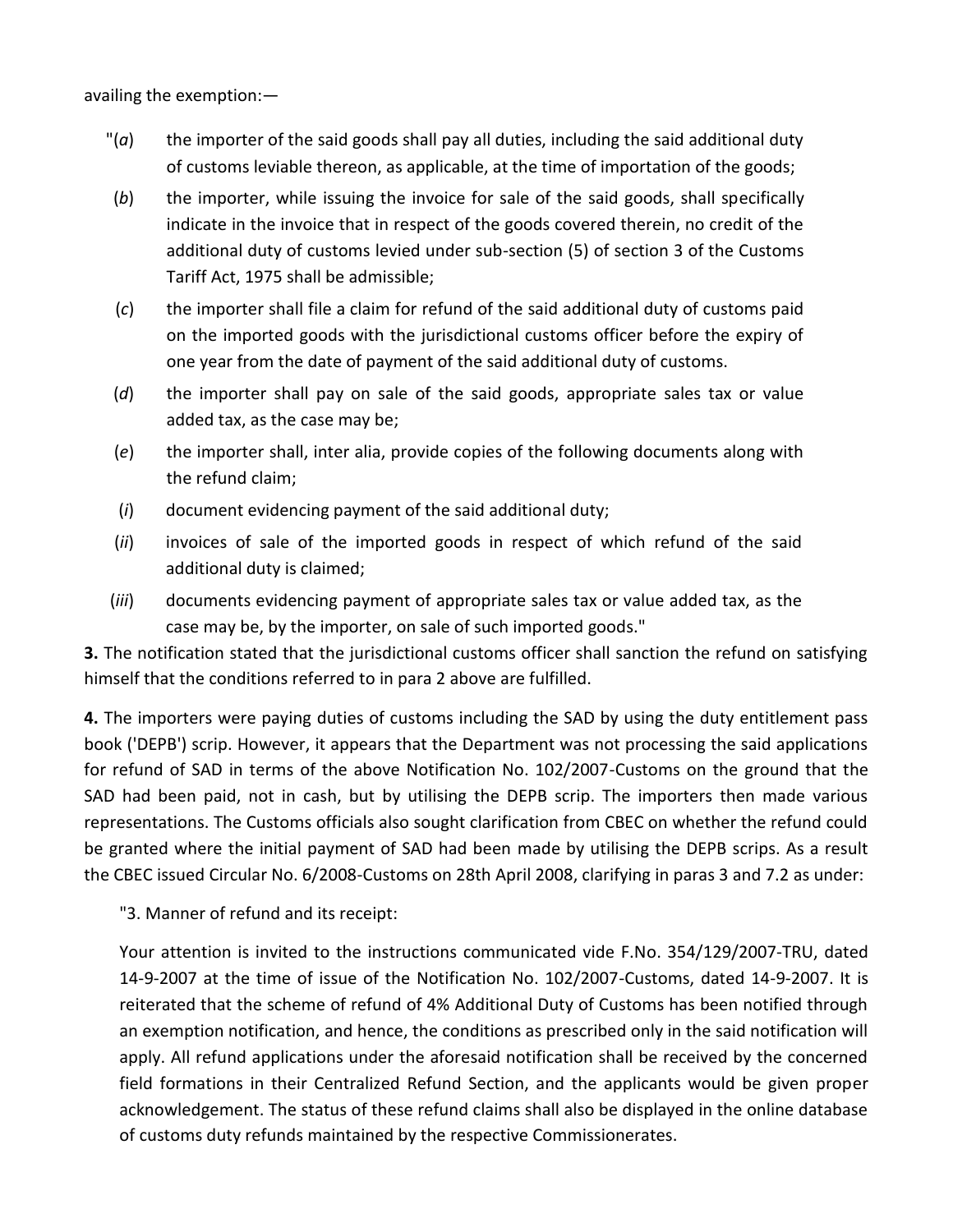7.2 In respect of the doubt that whether the stamping or hand-writing of declaration in the invoice would be acceptable for the purpose of fulfilling the condition as mentioned in para 2(b) of the said notification, it is clarified that a stamp on the invoice (to state that no CENVAT Credit is admissible) should suffice for the purpose of para 2 (b) of the said notification."

**5.** It must be noticed straightway that there was no corresponding amendment made to the notification itself. In fact, what the circular stated was that refund of the SAD, which was liable to be made upon fulfilment of the conditions of Notification No. 102/2007-Customs, would not be in cash but re-credited to the relevant DEPB scrips which were used for making payment of the SAD. However, even this proposed system of re-crediting DEPB scrip was unable to be given effect to. The Director General of Foreign Trade ('DGFT') which issued the DEPB scrips apparently had no mechanism for re-crediting them through the electronic data interchange ('EDI') system.

**6.** This led to a further Circular No. 27/2010-Customs being issued on 13th August 2010, where, after noting the issuance of the earlier circulars, it was stated that "EDI, at present, does not have facility to register such re- credited scrips issued by DGFT in the system". The CBEC noted that considering the difficulties in allowing re-crediting of scrips and the view of DGFT that such re-crediting through EDI was not feasible and considering the large scale pendency of refund claims, it decided that registration of the re-credited duty scrips "on the basis of consolidated certificate furnished by Customs should be allowed on manual basis". It was further stated: "The facility of manual filing of Bills of Entry for utilizing the amount of re- credited CVD refund for payment of duty is also allowed. This facility has been extended up to 30-12-2010 as a one-time measure with a view to liquidate all such pendencies by that time".

**7.** Para 8 of Circular No. 27/2010-Customs issued on 13th August 2010 brought about a change inasmuch as it stated that the importers were to be advised to make initial payment of the countervailing duty (CVD) in cash. Para 8 of the said circular read as under:—

"8. It has also been decided that importers should be suitably advised that re-credit amount of CVD refund should be used for payment of BCD and CVD only and not for 4% CVD so as to avoid cascading of subsequent re-credit of 4% CVD in the relevant scrips. Further, the Board is of the view that in the interest of ensuring expeditious grant of refund of 4% CVD in cash, the importers may be advised to make the initial payment of 4% CVD in cash."

**8.** The time limit for utilizing the re-credited DEPB scrips was extended by issuing further circulars. On 29th March 2012, Circular No. 10/2012- Customs was issued stating that no re-crediting of DEPB scrips would be done if the payment of CVD was done by using the DEPB scrip. While reiterating para 8 of the earlier Circular No. 27/2010-Customs, it was stated that the importers should be advised to make initial payment of CVD in cash. It noted that the "DGFT has also informed that no re-crediting shall be done if such payment is made by means of scrips. In other words, it was mandated that in future exporters should pay SAD component in cash if they wanted a refund.

**9.** This was reiterated by a subsequent Circular No. 18/2013-Customs issued on 29th April 2013. It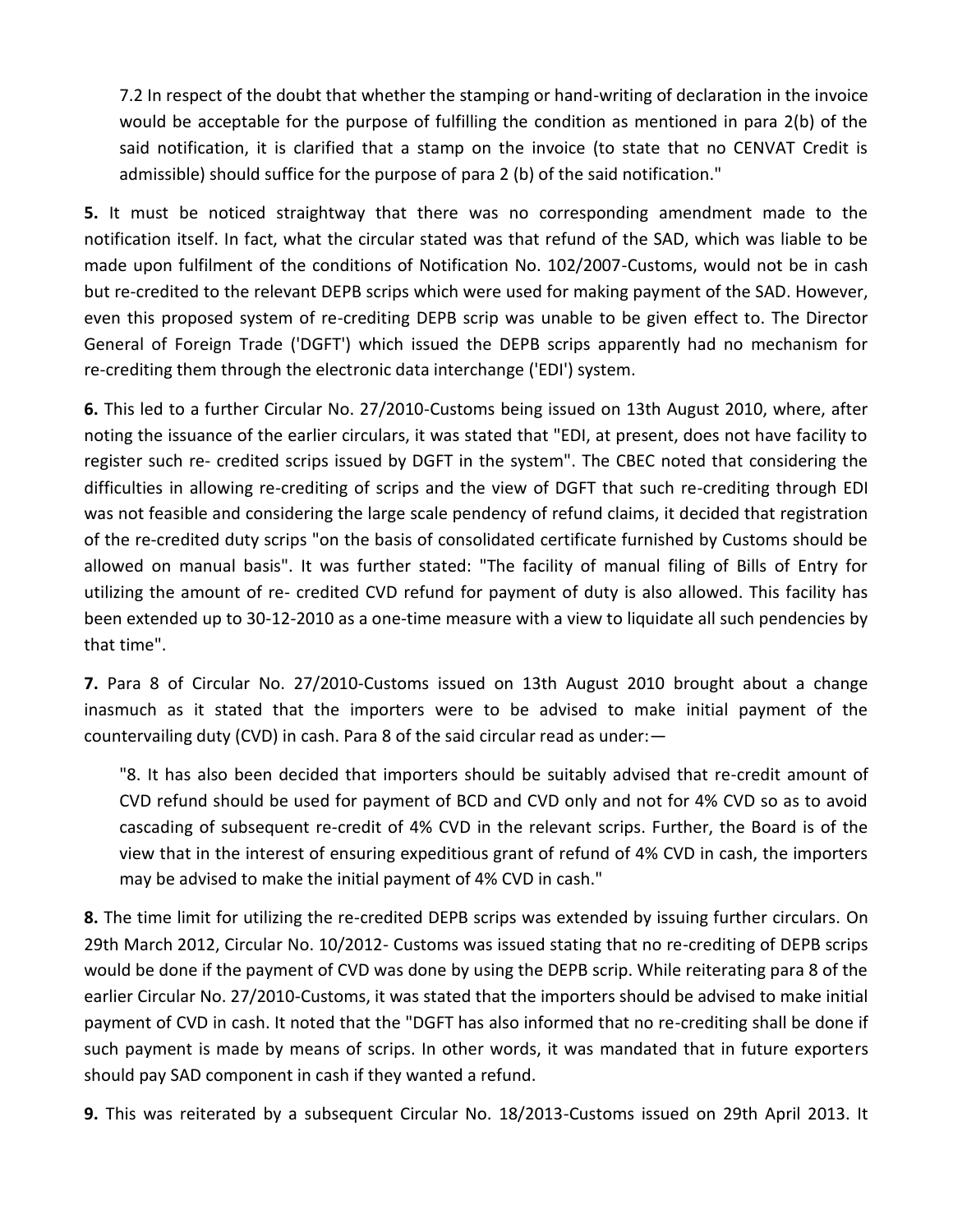extended the time limit for using the re-credited DEPB scrips in case of 4% SAD up to 30th September 2013.

**10.** As far as the Petitioner is concerned, it filed four refund applications on 8th October 2013, 22nd November 2013, 16th December 2013 and 21st December 2014. Each of the above refund applications was rejected by referring to both the Circulars No. 6/2008 and 18/2013 on the ground that payments were not made in cash, but by using the DEPB scrips, and therefore, the question of refund of SAD in cash did not arise.

**11.** This petition challenges the aforementioned circulars on the ground that they could not have amended Notification No. 102/2007-Customs, dated 14th September 2007 and that they are ultra vires the Act. The consequential relief is for quashing of the orders dated 16th May 2014 and 20th May 2014 rejecting the refund applications on the ground that the initial payment of SAD was made by the Petitioner utilising DEPB scrips. It is clarified by the Petitioner that to the extent the initial payment of SAD was made in cash, refund was allowed by the said orders.

**12.** In paras 4, 8 and 9 of the order dated 16th May 2014 rejecting the Petitioner's refund claims submitted on 22nd November 2013 it is noted that the Petitioner has satisfied all the conditions of Notification No. 102/2007- Customs. However, in the counter affidavit filed by the Respondent, it is stated in para 1 of the preliminary submissions that the order-in-original only refers to fulfilment of conditions (a), (b),(d) &(e) of Notification No. 102/2007-Customs. This submission overlooks para 8 of the order dated 16th May 2014 rejecting the applications for refund which specifically refers to the fulfilment by the Petitioner of condition 2(c) of the Notification No. 10/2007. Therefore, it is clear that even according to the Respondents, the Petitioner fulfilled all the conditions for grant of refund in terms of Notification No. 102/2007-Customs.

**13.** The stand of the Department is that since the importers and exporters were put on notice that in order to seek refund they would have to make payment of the SAD only in cash and not by way of DEPB scrips, the Petitioner's applications for refund of SAD, to the extent it was not paid in cash, was rightly rejected. Reliance is placed on the very circulars which have been challenged by the Petitioner as ultra vires of the Act. It is in the above context the question arises whether the above circulars could have been issued restricting the entitlement of the importers and exporters to refund in terms of Notification No. 102/2007-Customs, without the said notification itself being amended.

**14.** Mr. Kamal Nijhawan, learned counsel for the Respondent, refers to Section 151A of the Act with regard to the power of the CBEC to issue such a circular bringing out a change in the procedure for availing of the exemption granted under Notification No. 102/2007-Customs. He submitted that from time to time circulars have been issued extending the time limit within which such refund could be claimed. He further stated that the above circulars were issued to remove the ambiguities and to streamline the procedures.

**15.** At the outset, the Court notes that Section 151A of the Act is for a very limited purpose of issuing of instructions to officers of customs for the purpose of "uniformity in the classification of goods or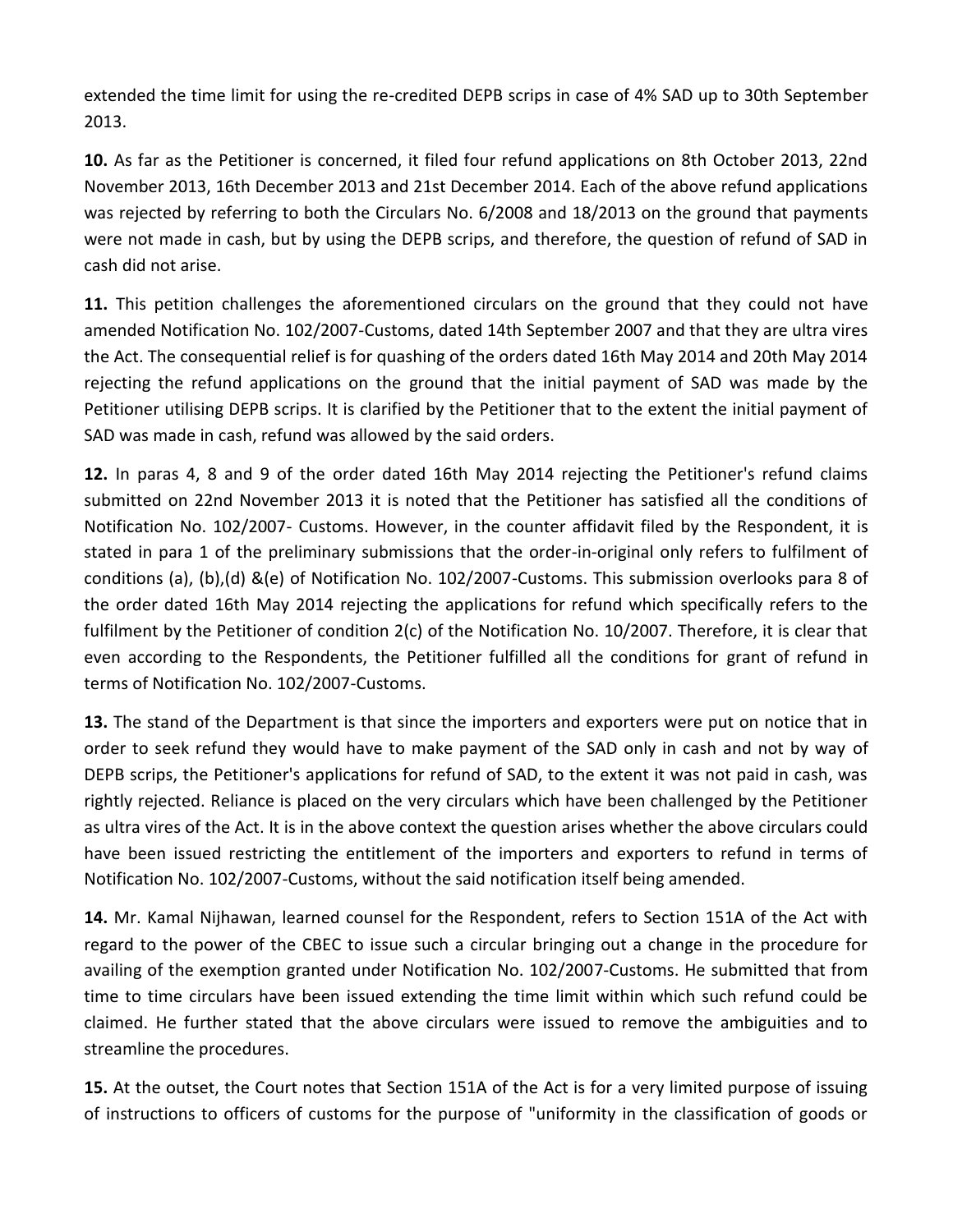with respect to the levy of duty thereon" or for the implementation of any other provisions of this Act or of any other law for the time being in force, in so far as they relate to "any prohibition/restriction for import or export of goods." The above provision does not envisage any amendment being made to an exemption notification that may have been issued in exercise of powers under Section 25 (1) of the Act. An amendment through notification can possibly be brought about only by again exercising the powers under Section 25(1) of the Act. In this very context, it may be noticed that one instance of such amendment is the issuance of Notification No. 93/2008-Customs, dated 1st August 2008 under Section 25(1) of the Act to bring about an amendment to Notification No. 102/2007-Customs to introduce a time limit within which claims for refund of the SAD should be made by importers.

**16.** Although it is sought to be projected that the circulars which are subject matter of the challenge in the present petitions were issued to streamline the procedure and to remove ambiguities, in fact what the circulars seek to amend is Notification No. 102/2007-Customs itself by introducing an additional condition for being entitled to refund, which condition does not find place in Notification No. 102/2007-Customs. This condition is to the effect that if the payment of the SAD has in the first place not been made in cash, but by using a DEPB scrip, then the importers concerned would not be entitled to refund of SAD in cash. It is not in dispute that there is no such restriction in Notification No. 102/2007-Customs even as on date.

**17.** The question whether the device of circulars could be adopted for modifying a notification has come up for consideration before the Court earlier. In *Sandur Micro Circuits Ltd.* v. *CCE* 2008 taxmann.com 878 (SC) it was inter alia held that:—

"A Circular cannot take away the effect of Notifications statutorily issued. In fact in certain cases it has been held that the Circular cannot whittle down the Exemption Notification and restrict the scope of the Exemption Notification or hit it down. In other words it was held that by issuing a circular a new condition thereby restricting the scope of the exemption or restricting or whittling it down cannot be imposed".

**18.** In *Modi Rubber Ltd.* v. *Union of India* 1978 (2) ELT (J127) (Delhi), a similar issue was examined and this Court held as under:—

'Further, it is quite open to the Government to grant an exemption subject to conditions. If the object of the Government in granting an exemption is to benefit the consumer by the reduction of the selling price of the goods, then the Government notification granting the exemption should itself say so. For instance, notification GSR 1089, dated 29th April, 1969 expressly stated that the benefit of the exemption was to be available only to those manufacturers who produce proof to the satisfaction of the Collector that such benefit has been passed on by them to whom they have sole the goods. Such a condition has to be a part of the exemption notification. For, the Notification is "law". But, after enacting the law, such a condition cannot be imposed by administrative directions, guidelines or press note. These administrative acts cannot go contrary to the statutory notification'.